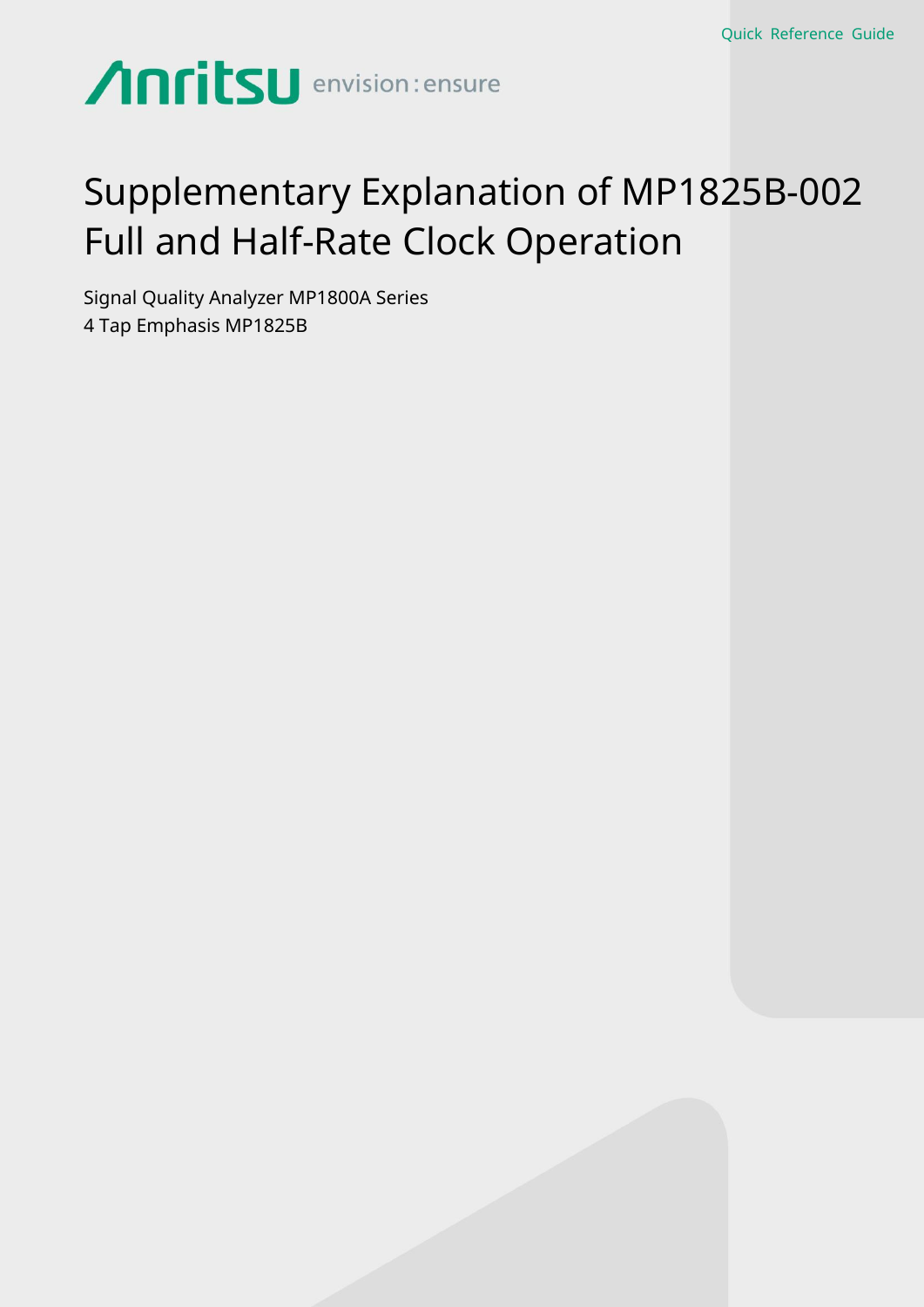The MP1825B options are as follows.

| No. | <b>Main Frame</b>     | <b>Bit Rate</b>                   | Data Delay                                |
|-----|-----------------------|-----------------------------------|-------------------------------------------|
|     | MP1825B 4Tap Emphasis | MP1825B-001 14 Gbit/s Operation   |                                           |
|     |                       |                                   | MP1825B-003 14 Gbit/s Variable Data Delay |
|     |                       | MP1825B-001 14 Gbit/s Operation   |                                           |
|     |                       | MP1825B-005 14.1 Gbit/s Extension | MP1825B-003 14 Gbit/s Variable Data Delay |
| 5   |                       | MP1825B-002 28 Gbit/s Operation   |                                           |
| 6   |                       |                                   | MP1825B-004 28 Gbit/s Variable Data Delay |
|     |                       | MP1825B-002 28 Gbit/s Operation   |                                           |
|     |                       | MP1825B-006 32.1 Gbit/s Extension |                                           |

This document describes the full and half-rate clock operation up to 28.1 Gbit/s of the MP1825B with the MP1825B-002 option. Two clock-rate operation options can be selected: full-rate clock, and half-rate clock.

At full-rate clock operation, the full-rate clock is connected to Clock Input as shown in the following diagram.

At half-rate clock operation, the half-rate clock is connected to Doubler Input which creates a full-rate clock from the half-rate clock and outputs it from Doubler Output. The output of Doubler Output is connected to Clock Input.

The MP1825B-004 Variable Data Delay option is supported only by the half-rate clock operation.



The MP1825B-002 operation bit rate specification differs according to whether full-rate or half-rate clock operation is used.

Operation bit rate specification

Full-rate clock operation: 1 to 28.1 Gbit/s

Half-rate clock operation: 8 to 28.1 Gbit/s

The half-rate clock operation can be used when using the Variable Data Delay function (MP1825B-004), but the half-rate clock operation range of the MP1825B-002 has two restricted bandwidths: from 11 to 12.7 Gbit/s, and from 19 to 21 Gbit/s, where jitter transparency is not maintained fully. Consequently, Anritsu recommends using full-rate clock operation in these two



Half-rate operation is not recommended.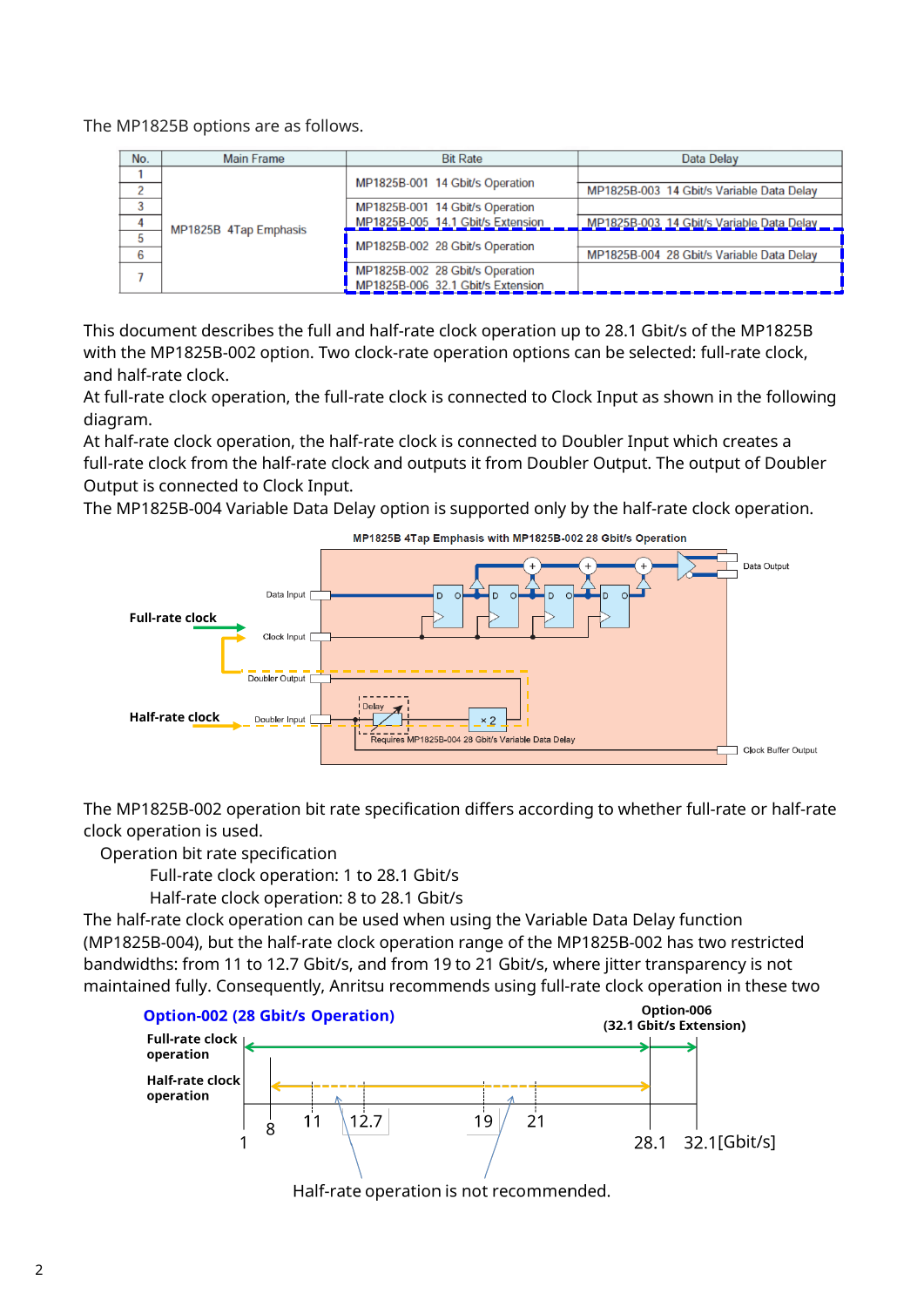ranges.

*Note:*

- *When setting the full-rate clock, the SJ amplitude setting range of the MU181500B changes according to the bit rate. (For details, refer to the MP1800A series catalog or the MU181500B specifications.)*
- *The following figures are from the catalog. As an example, when the bit rate is higher than 15 Gbit/s, the maximum jitter amplitude setting (MU181500B Jitter Setting Mask) at the SJ Modulation frequency 250 MHz is 1 UIp-p compared to 0.5 UIp-p when the bit rate is less than 15 Gbit/s.*

Full rate Clock Out setting, Bit-rate: 15 Gbit/s to 32.1 Gbit/s Half rate Clock Out setting, Bit-rate: 2.4 Gbit/s to 32.1 Gbit/s



Full rate Clock Out setting, Bit-rate: 4 Gbit/s to 15 Gbit/s



Full rate Clock Out setting, Bit-rate: 2.4 Gbit/s to 4 Gbit/s

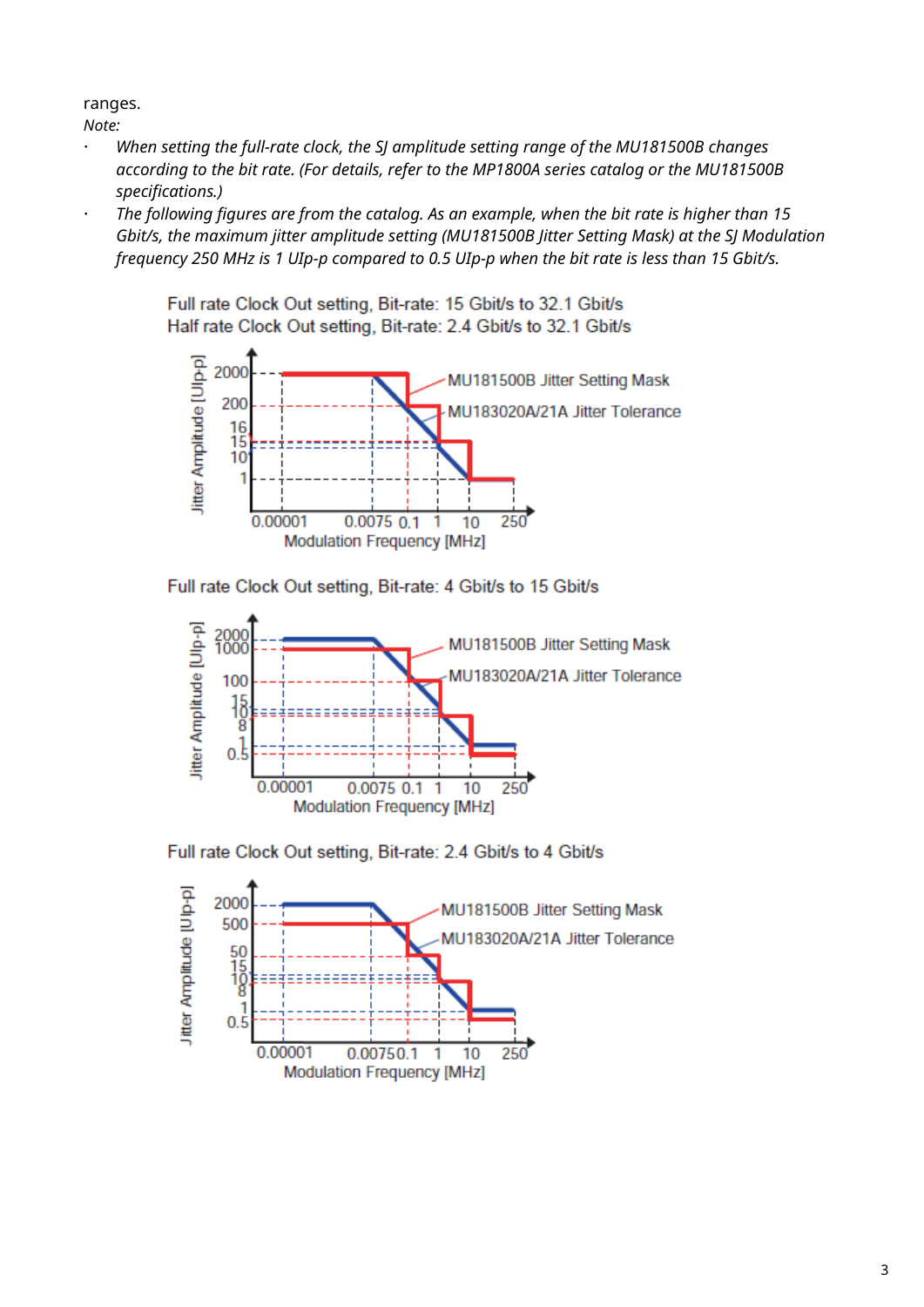#### *Note:*

*To test by adding transparent Jitter to the MP1825B data output, the cables must be connected correctly between the MU183020A, MU181500B and MP1825B for both full-rate and half-rate clock operation. (For details, refer to Appendix B "Connection Example for Jitter Measurement" in the MP1825B operation manual. The following figures are from the operation manual.)*



*Connection diagram for full-rate clock operation*

Coaxial Cables (1) J1624A, 30 cm (2) J1624A, 30 cm (3,4) J1615A, 80 cm for Data and 130 cm for clock (5,6) J1551A 80 cm skew match

#### Jitter-PPG-Emphasis Connection Example

#### *Connection diagram for half-rate clock operation*

*The MP1825B x2ch connections are shown. The connection at the "MP1825B 4Tap Emphasis-2" side is not required when using only 1ch.*



Jitter-2ch PPG-Two Emphasis Units Connection Example

#### *Note:*

*When switching Output Off*  $\rightarrow$  On after adjusting the delay of the MP1825B Data output, operation of the *Data/Clock phase adjustment function of the PPG connected to each MP1825B may cause a half-bit phase shift in the MP1825B Data output. When the MP1825B cx 2ch signal is PAM4-combined at half-rate clock operation, either perform the test without switching Off*  $\rightarrow$ On so the 2ch skew does not *drift, or perform the test after re-confirming the 2ch skew again after switching Off* $\rightarrow$ On.